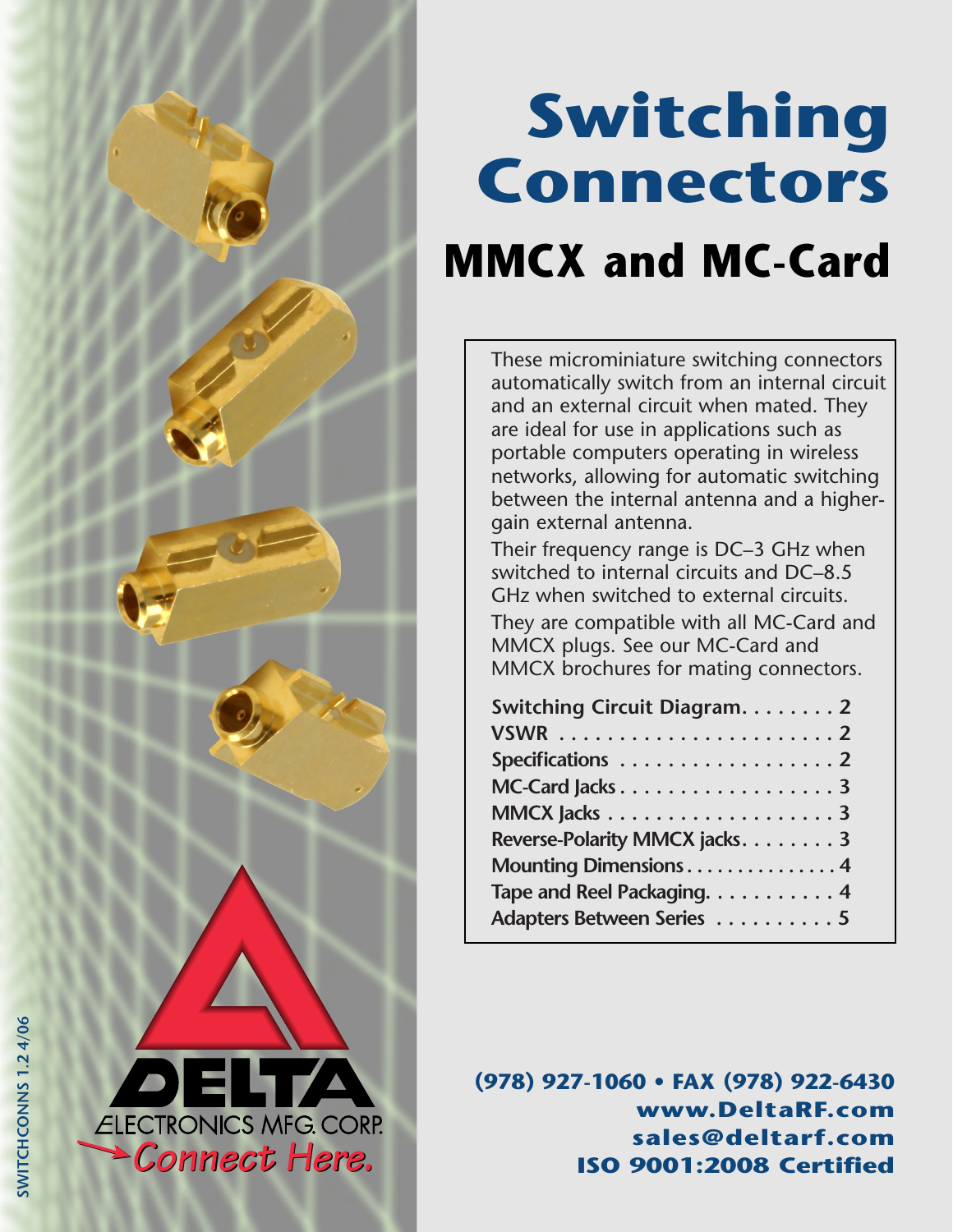**[DE](#page-0-0)LTA ELECTRONICS MANUFACTURING**



#### **Specifications\***

#### **Electrical:**

**Nominal Impedance:** 50 ohms.

**Frequency Range:** DC–3 GHz internal, DC–8.5 GHz external. **Voltage Rating (VRMS max.):** MC-Card, 100V; MMCX, 170V. **Dielectric Withstanding Voltage**: MC-Card, 250 VRMS min.; MMCX, 500 VRMS min. **Contact Resistance:** Center contact, 5 milliohms max.; Outer Contact, 3 milliohms max. **Insulation Resistance:** 500 megohms min.

#### **Environmental:**

**Temperature / Humidity Cycling:** IEC 68-2-38; -20–80˚ C, 93% humidity, 3 hours, 5 cycles. **Vibration:** MIL-STD-202, Method 201A; 10–55 Hz, 120 cycles, 1 minute / cycle. **Thermal Shock:** -65–125˚ C, 30 minutes, 5 cycles. **Salt Spray:** 35˚ C, 48 hours, 85% RH, 5% concentration.

#### **Mechanical:**

**Mating Force:** 7.0 N max. **Unmating Force:** 9.0 N min. **Durability:** 5,000 cycles.

#### **Materials/Finishes:**

**Insulators:** Teflon. **Inner Contacts:** Beryllium Copper. **Springs:** Stainless Steel. **Other Metal Parts:** Brass. **Finish:** All metal parts gold plated.

\*These specifications are typical and may not apply to all connectors. Detailed specifications for individual connectors are available on request.



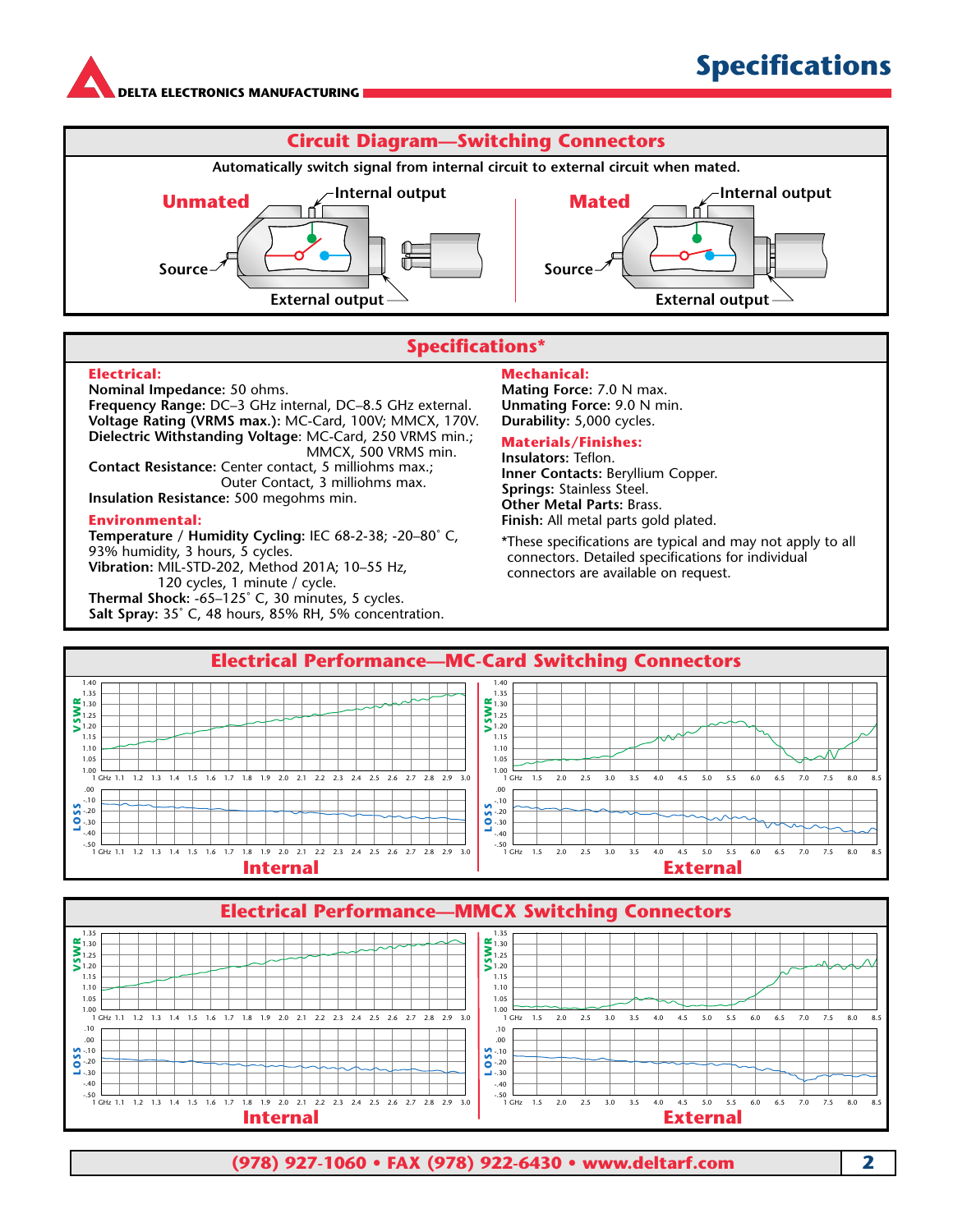**[DE](#page-0-0)LTA ELECTRONICS MANUFACTURING**





\*Reel quantities (500 to 1000 per reel) available. See page 4 for mounting and tape / reel information.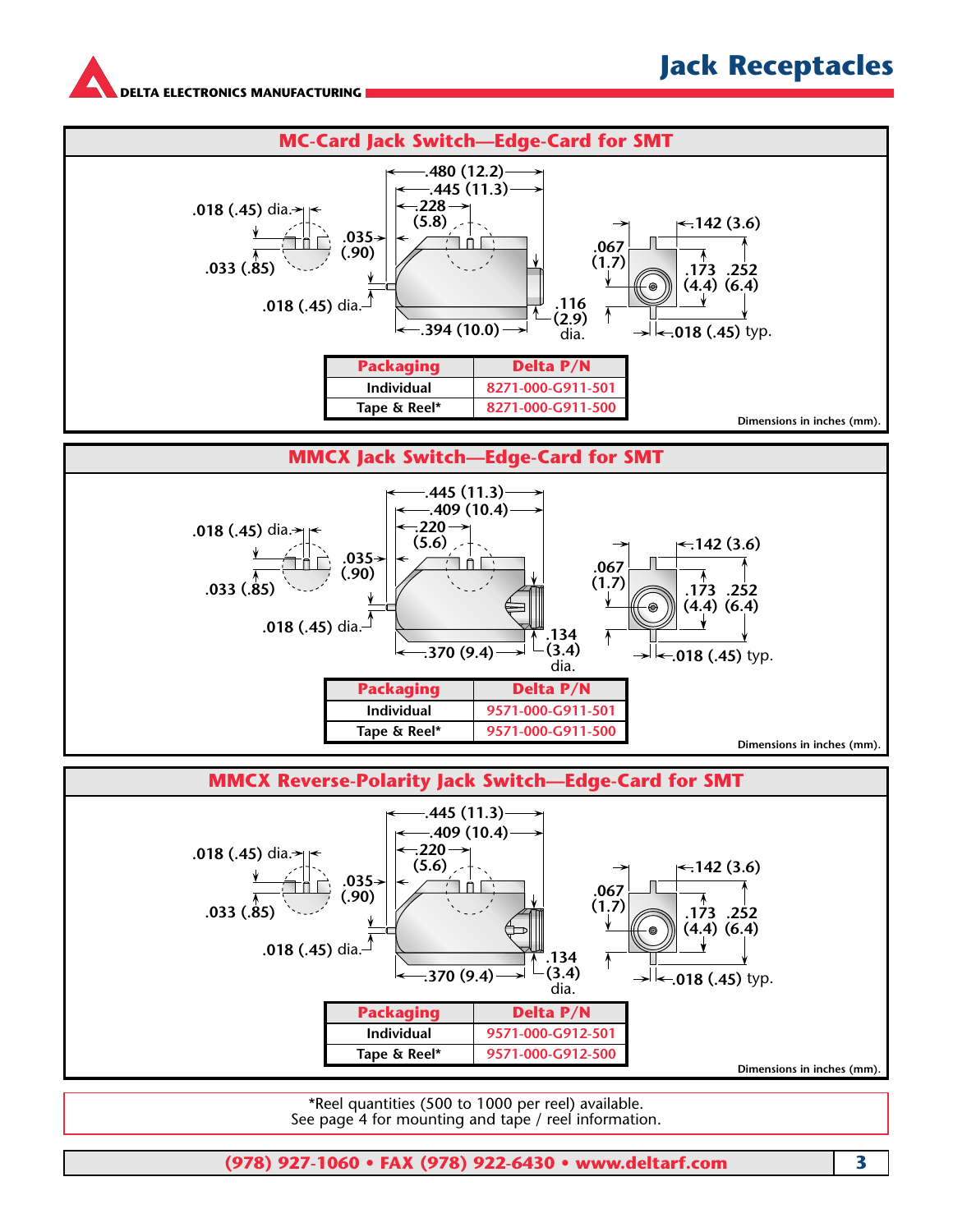### **Mounting and Packaging**

**[DE](#page-0-0)LTA ELECTRONICS MANUFACTURING**





See following page for between-series adapters. For information on other mating connectors, visit our website at www.DeltaRF.com